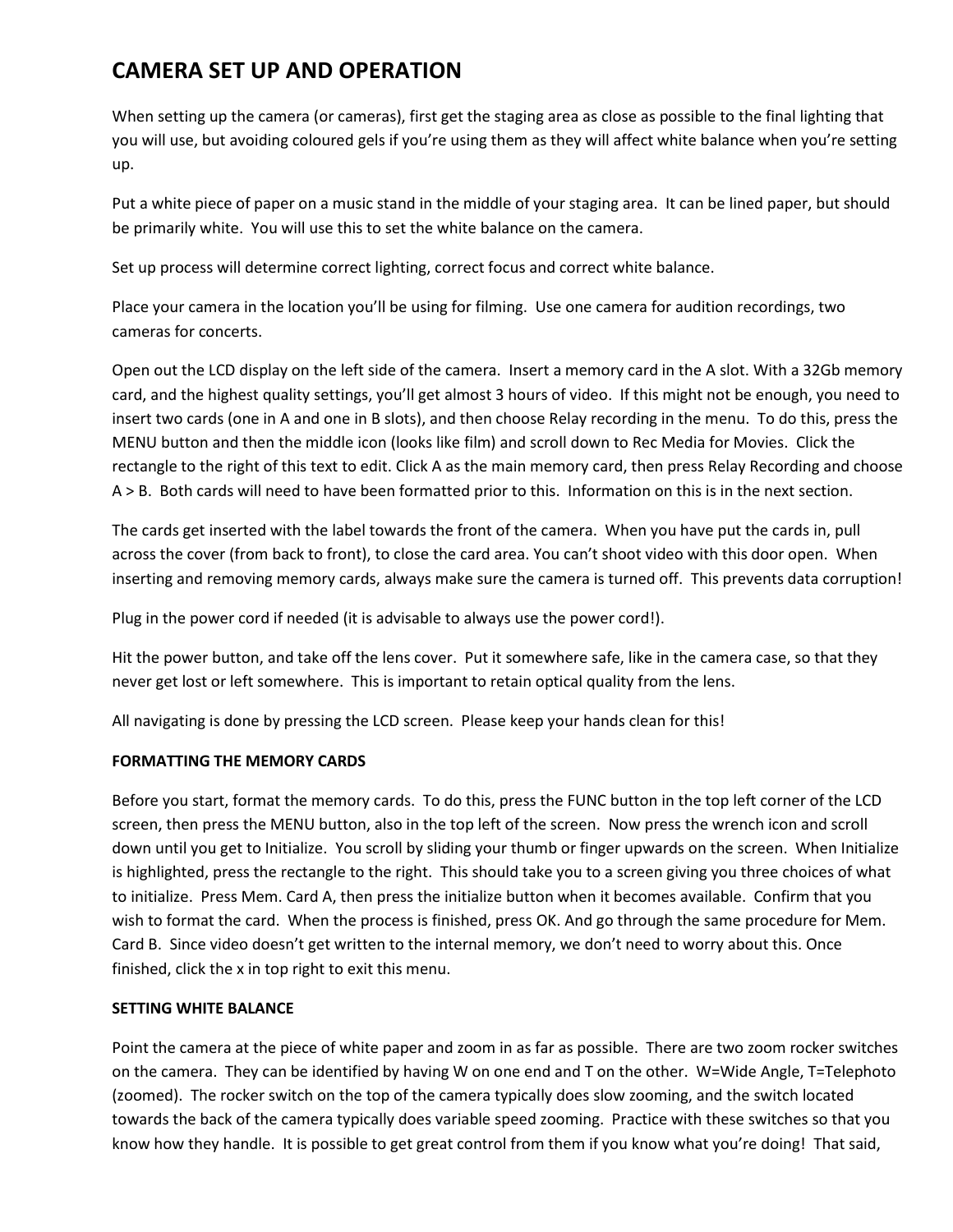for audition recordings, you'll set the camera frame and leave it. No zooming or other fancy camera work while recording these. It's not what the people watching them are looking for.

Press the FUNC. Button on the LCD display and press the White Balance button. Press the Set 1 button and with the camera pointed at the white piece of paper, press the Set WB button at the bottom of the screen. An icon will appear and flash in the centre of the screen. The process is done when the icon disappears. Press the x button in the top right of the screen when you're done.

#### **SETTING THE EXPOSURE**

Next you need to get the lighting right. Since these cameras are very sensitive and re-set their own exposure settings regularly, we use manual settings so that they don't change. Otherwise, you'll have real problems in the editing process to try and maintain a consistent lighting level that doesn't change. There are four settings for the exposure, and we go through them in sequence to optimize the exposure. It is the combination of these settings that will give you the best results.

Zoom out so that you can see more of the stage. If you're using a fixed camera, zoom to the level that you're likely to be at for filming. If you're going to zoom in and out during filming, zoom out for the purpose of setting the exposure.

BLC (Back Light Compensation). Typically this needs to be always on. This helps to maintain good lighting for the overall scene. To turn this on, press FUNC. and then press the BLC always on button. Turn it on, and then press the x top right to exit.

The other settings are all within exposure. We will use manual settings for exposure to help give us the most consistent results during filming. Hit FUNC. and make sure that Rec. Programs is set to M. If it isn't, press the Rec. Programs button and choose Manual Exposure. When you do this, you'll find three settings appear on the screen…

An F number – this is the size of the aperture and determines how much light actually reaches the camera's sensor. A lower number means the aperture is open wider and lets in more light. For concert lighting, we are likely to need as much light as possible, so set this to a low value – around F2.0 for starters.

A fraction (eg 1/30). This is the shutter speed. Up until recently, all film was output using a frame rate of between 24 frames per second and 30 frames per second. These days with bluray its more common to see a frame rate of 60 frames per second or more. I would suggest you start with a frame rate of 1/60<sup>th</sup>, and if it looks too dark, change this to  $1/30^{th}$ . You never want to be slower than  $1/30^{th}$  since this will likely be the final output frame rate. Anything lower will look very jittery. If there is too much light, you can safely go above 1/60<sup>th</sup> second, but for the purpose of filming, there's no benefit to this, so only use a higher rate if the image is too bright.

A number with dB after it (eg 0dB). This is the level of amplification of the video signal. Amplifying always introduces noise, so the lower the figure, the better. Only use this as a last resort, and set to a maximum of 3dB to keep image noise to a minimum. The preferred value is 0dB.

Zebra stripes on the screen will help determine where levels are too highly exposed. Make sure none of your main focal points have zebra stripes as over-exposure to this level is impossible to fix – kind of like clipping audio.

Once you're happy with the exposure settings, press the x in the top right of the screen.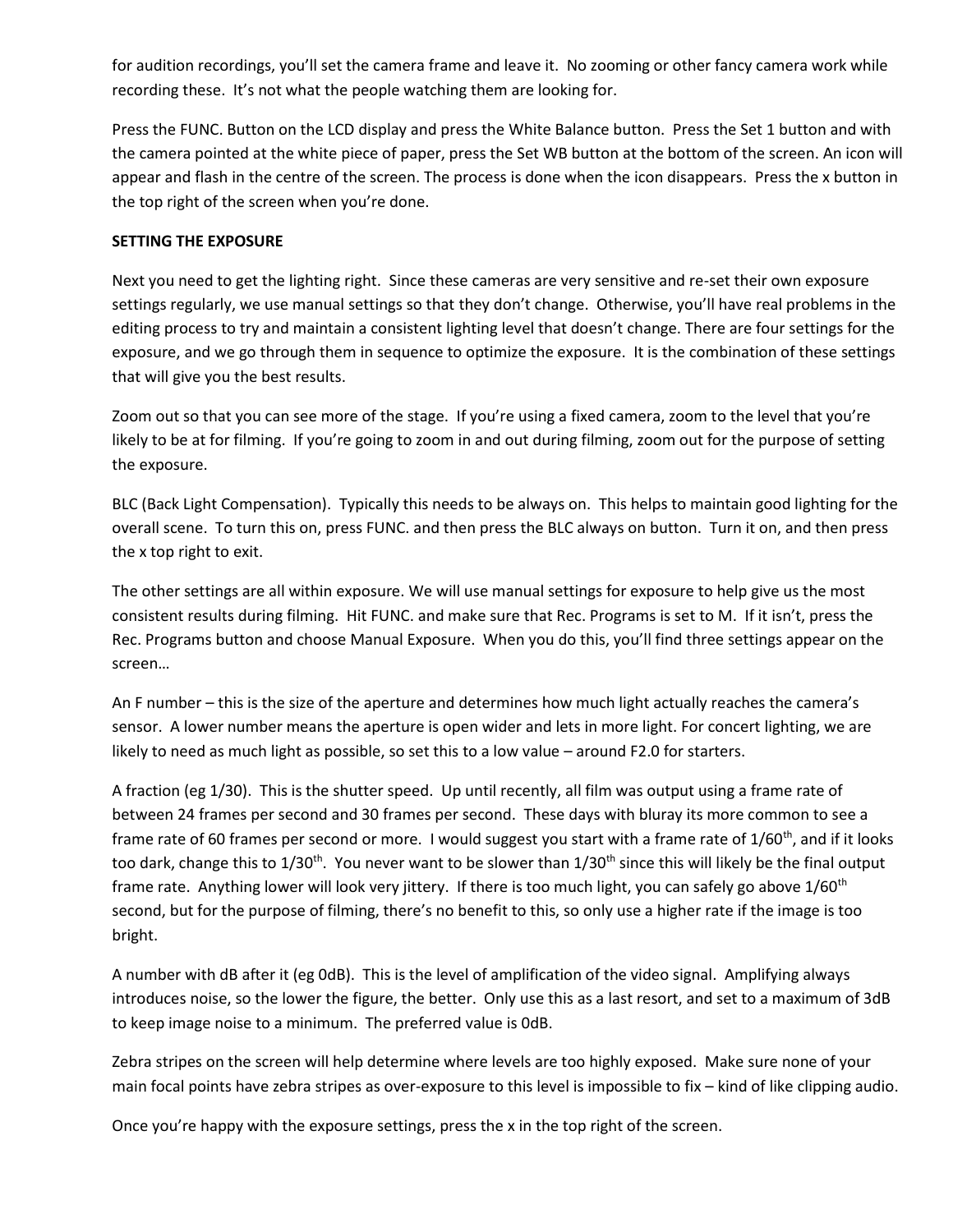### **FOCUS**

Press the MENU again and press the focus button. Make sure manual focus is turned on (an orange vertical line to the left of MF on your screen. Press MF if the orange vertical line is not there. Now use the focus ring on the front of the camera to focus your subject. The area being focused will be zoomed in so that you can do this accurately, and a red outline appears around anything that is well focused. Focus range depends on how far you are from your subject. The closer you are, the more sensitive the focus. For concerts, you're typically at the back of the hall, and will be able to keep the same focus throughout the concert without ever needing to worry about whether focus has been retained. When you're close to your subject, if they move significantly, the focal point changes, and your subject could easily become out of focus. To minimize the chance of this, locate your camera at a reasonable distance (20ft minimum) from your subject. At this point, changes in focal point within a small amount, become insignificant. If you are uncomfortable with setting focus manually, you can put it onto auto (press the MF button until the orange vertical line disappears). In low light, the camera will search for best focus and this can really mess up your video, so manual focus is the best option. With higher levels of light, focus accuracy is likely to be better.

In auto focus mode, you can select the area being focused by pressing it on the screen. It must be within the rectangle on screen. You can also use auto focus to create your focus, then switch to manual so that it doesn't change.

Press the x if you don't need to be in the focus setting section any more. You may need to return to this section, although if manually focusing, rotating the focus ring will give you control over focus.

#### **AUDIO**

You only need reference audio from the camera to help you line up your video when editing. Your final audio will come from recording as you would any other audio recording – using Cubase/Nuendo.The recording level in the camera can therefore be left at auto levels. To check this setting, click the FUNC. button and scroll down until you see Mic. Level. Click and set to Auto. Click the x to exit.

Now you're ready to record. There are two record buttons on the camera. One on the back to the right of the viewfinder (its red), and one on the top (with the text START/STOP). There will be a visual indication on screen that the camera is recording.

### **When your session is finished, remove the memory cards and store them safely and securely. Its important to transfer their contents to the computer as soon as possible.**

**TIP** – One of the hardest parts of editing is lining up the video with the audio that your record in Cubase. This is a manual process. So, it's best to keep the video camera and audio recording for your entire session. You can then do all your editing in Premiere (the video editing software). If there is going to be a long break, then you should stop your video and audio, but remember that this will mean one more set that you need to line up!